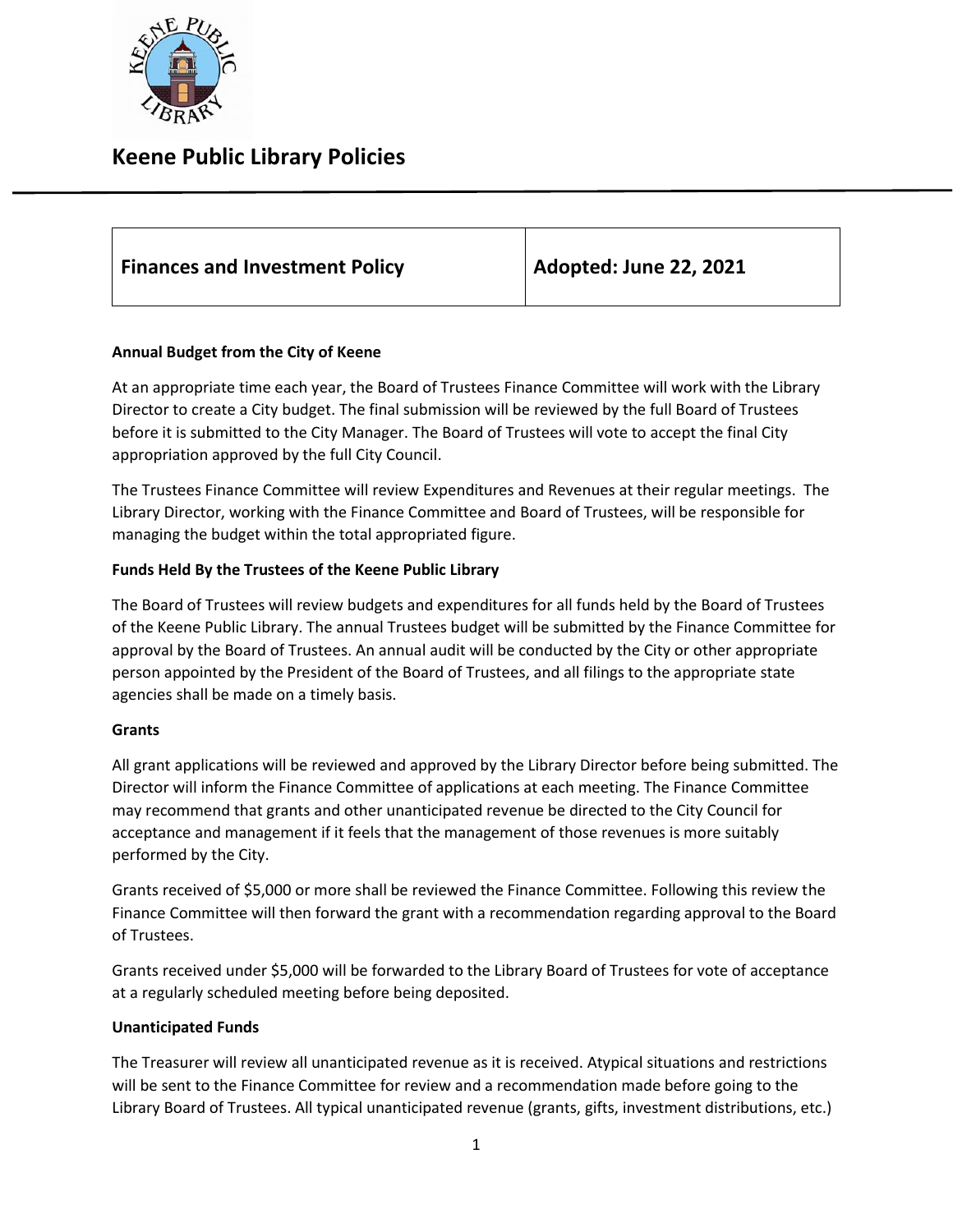

under \$5,000 will be forwarded to the Library Board of Trustees for vote of acceptance at a regularly scheduled meeting before being deposited.

Any unanticipated revenue received of \$5,000 or more must be reviewed by the Finance Committee before going to the Library Board of Trustees for a vote of acceptance. Per RSA 202-A:4-c III (a), the Library Board of Trustees shall hold a public hearing prior to the vote. Notice of the time, place, and subject of such hearing shall be published in a newspaper of general circulation in Keene at least 7 days before the hearing is held.

### **Investments**

Investments shall be held and invested in accordance with RSA 31:25. The Keene Public Library's Trust Funds consist of both permanently restricted which are administered subject to the Prudent Person Rule and unrestricted funds administered subject to the Prudent Investor Rule. Performance results and the Investment Policy (insert hyperlink) will be reviewed annually by the Finance Committee and reported to the full Board of Trustees. The investment policy will be approved by the Board of Trustees at the annual meeting.

The Chair of the Finance Committee and the Treasurer acting together, or the President of the Board of Trustees in the absence of either, may authorize investment decisions for amounts of \$2,000 or under in keeping with the investment policies.

See the Investment Policy in Appendix to this Finances and Investment Policy.

## **Restricted Donations**

The Library Trustees welcome donations of cash, stocks and bonds in any amount ("Gifts"). Gifts may be restricted as to purpose, and/or may be restricted to use of the income only; provided, however, that any proposed restrictions must meet with the approval of the Board prior to acceptance. To establish a permanently restricted, named fund, a minimum gift of \$5,000 is required. Anyone wishing to establish a permanent fund should consult with the Library Director or the Trustee Finance Committee before making such a gift. In the event that the Trustees find a previously accepted Gift is too restrictive or outdated, the Trustees may seek a cy-pres action with the Probate Court to change the purpose of the Gift.

## **Funds Held by the Trustees of the Trust Funds for the City of Keene**

The Trustees of the (City-Held) Trust Funds are responsible for the management, investment and distribution of funds held by the City of Keene in the name of the Library. The Library Director will notify the Finance Committee and the Library Board of Trustees of atypical projects or purchases from these funds. The Library Director, working with the Finance Committee and the Library Board of Trustees, will be responsible for working within the guidelines of the funds granted by the Trustees of the (City-Held) Trust Funds.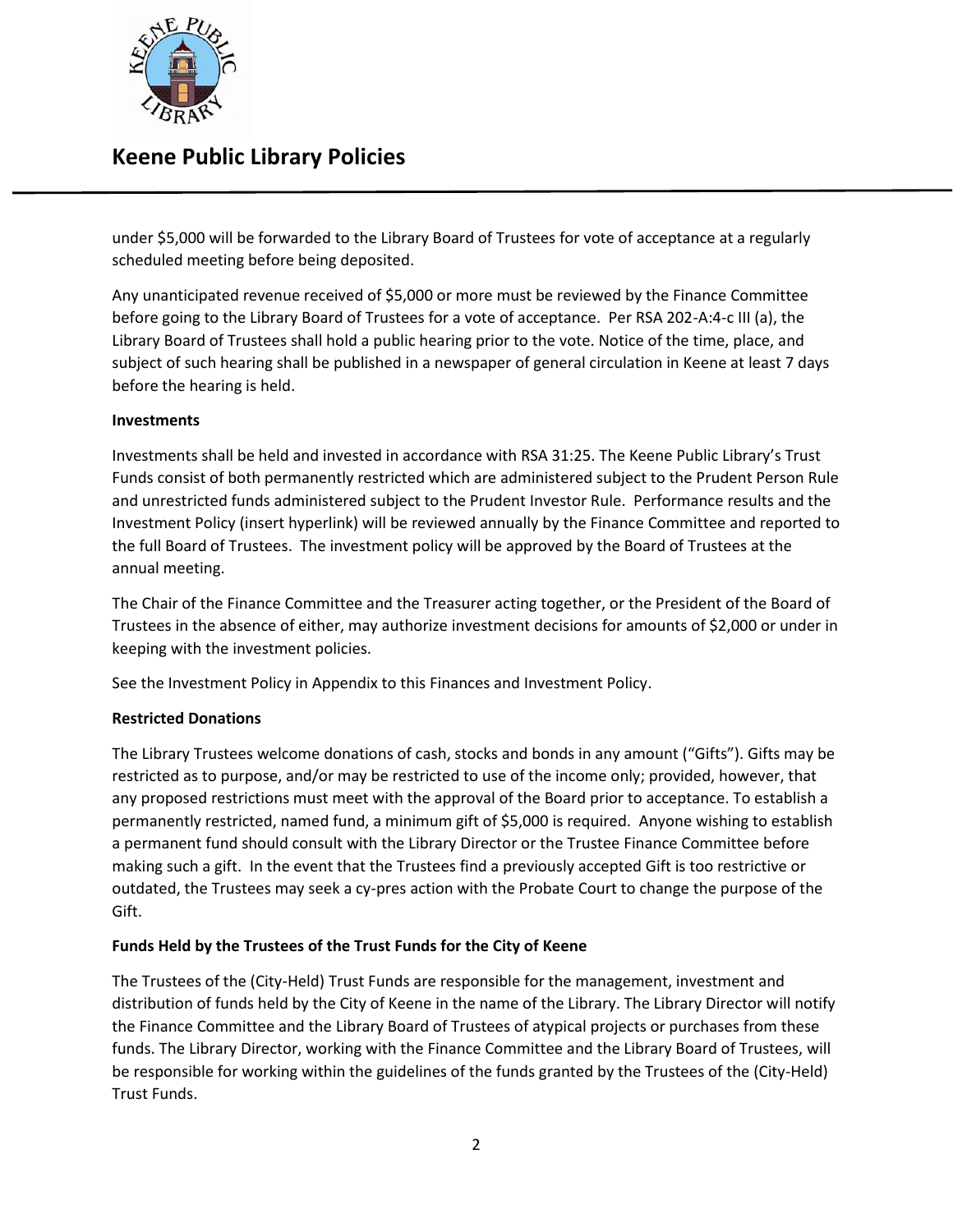

### **Bonding of Trustees**

Per RSA 41:6, the Board of Trustees of the Keene Public Library shall be bonded. The bond will be through the City's liability insurance carrier for an amount that the Board of Trustees considers appropriate.

### **Access to Safe Deposit Box**

If the Board of Trustees choose to use a safe deposit box, the President and the Treasurer of the Board of Trustees of the Keene Public Library will have access to such safe deposit box.

### **Check Signing Authority**

The President and Treasurer will have the authority to sign checks and other financial documents on behalf of the Board of Trustees In the absence of both the President or Treasurer, the Vice-President has their authority. One authorized signature is required to implement transfers, withdrawals, and payments of \$2,000 or under. Two authorized signatures are required to implement transfers, withdrawals, and payments over \$2,000.

#### **Travel Reimbursement**

The Trustees support Library Staff education by reimbursing travel to conventions and seminars, authorized by the Director, from the allocation within the Trustee budget. The Library adopts the City of Keene travel guidelines for authorized business travel. (Staff see City of Keene Administrative Directive 3.01B)

## **Purchasing Cards**

The Library Trustees will establish a purchasing card account to be used exclusively for items and/or services of official business for the Keene Public Library. Any purchase that is not in conformance with the following policy may be charged back to the user of the purchasing card.

Under no circumstances are purchasing cards to be used for personal matters. Such use will be subject to disciplinary procedures, up to and including termination of employment, and any other remedies allowed by law.

The Library Trustees purchasing cards are a sub-account of the account held by City of Keene. The City of Keene can view the Trustees' Purchasing Card accounts, and are ultimately responsible for any defaults on the Trustees' accounts. The Trustees will abide by the Memorandum of Understanding regarding purchasing cards created with the City of Keene, including the timely reimbursement of any defaults that the City may need to cover.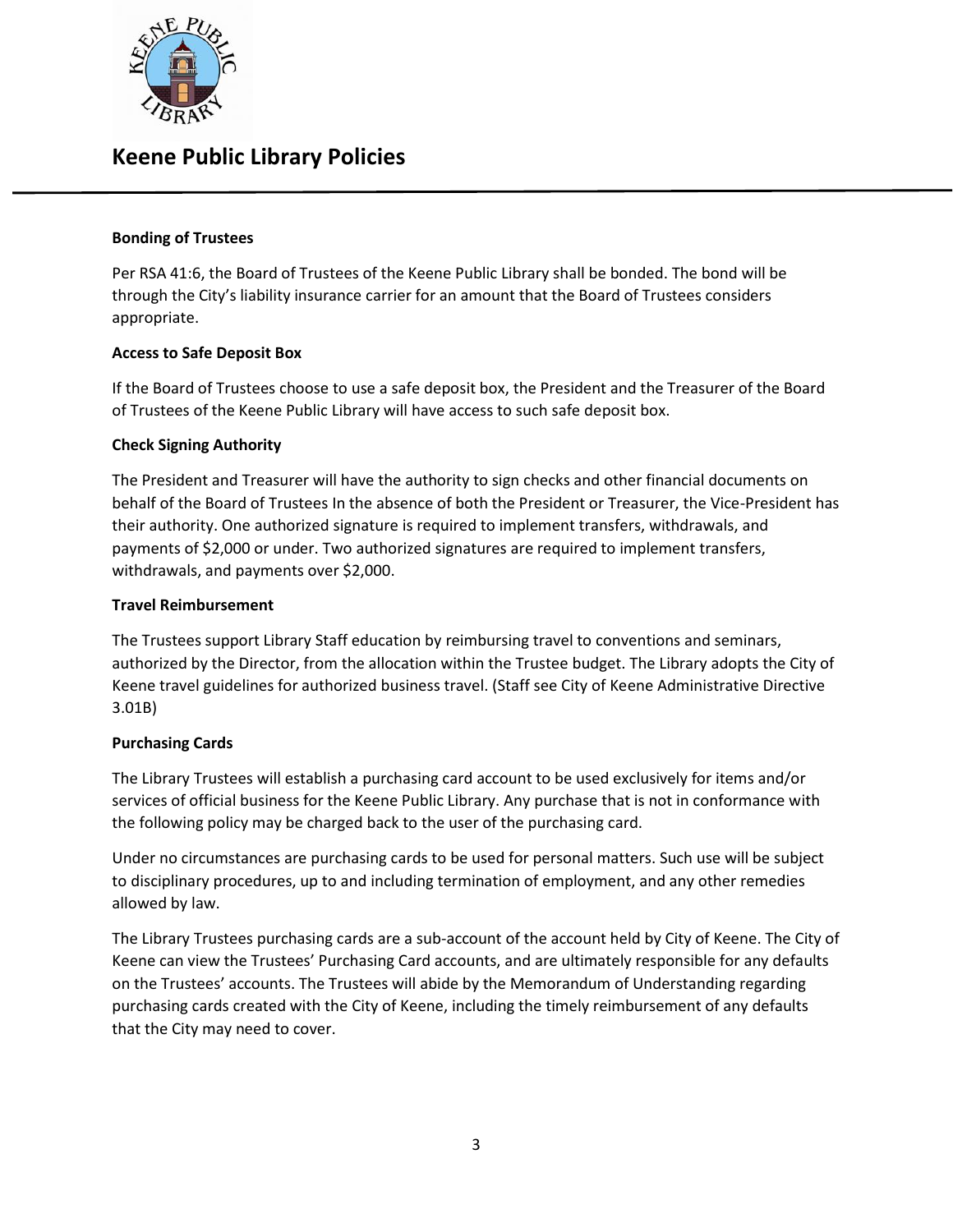

### **Issuance of Purchasing Cards (P-card)**

The Library Director will recommend which individual employees will be issued a card and determine their purchase authority level with approval of the Library Trustee Treasurer. The Trustee Treasurer will recommend to the Board of Trustees which individual Trustees will be issued a card and recommend their purchase authority level. The Library Trustee Finance Committee will have final approval on all credit card limits.

In the event the card is lost, the cardholder is responsible for contacting the credit card company, the Library Director, and the Trustee Treasurer immediately. The Trustee Treasurer must be notified immediately in the event of suspected or known fraudulent activity occurring with a cardholder account.

The Library Director, Trustee Treasurer and/or the Trustee Finance Committee reserve the right to revoke any purchasing card, or purchasing authority from any cardholder if it is deemed to be in the best interest of the Library to do so, and/or for any infraction of the purchasing policy and/or the cardholder agreement.

Upon termination of employment or appointment for any reason, the purchasing card shall be immediately returned to the Library Trustee Finance Committee. The Library Director and/or Trustee Treasurer will ensure that cards are collected from terminating employees and Trustees.

#### **Use of Purchasing Card**

The cardholder will retain vendor receipts, records of telephone orders, copies of internet purchase confirmations, copies of mail orders, and other purchase records for future reconciliation of the purchasing card statement.

The cardholder is responsible for ensuring any Internet purchases are made through secure websites.

The cardholder is responsible for ensuring that all purchases are consistent with current Library purchasing policies. Failure to comply with the policies may result in revocation of the card, disciplinary action, and any other remedies permitted by law.

The cardholder will ensure that sufficient budget authority is available to pay for every purchase. The cardholder signature on purchasing card expense report indicates that the purchase is a legitimate, approved purchase on behalf of the Library. Likewise, an approval signature by a Library Director and/or Trustee Treasurer of a cardholder's purchase on the cardholder's expense report indicates the same level of surety.

The card may be used for approved conferences, seminars or workshops and travel related costs, which include but are not limited to: registration, meals, transportation, lodging and other miscellaneous costs. Business travel expenses will be paid if they are reasonable, properly authorized, well documented and beneficial to the Library. Alcoholic beverages may not be charged to the purchasing card. If the traveler pays for any portion of the travel prior to receiving the Library Director's and/or